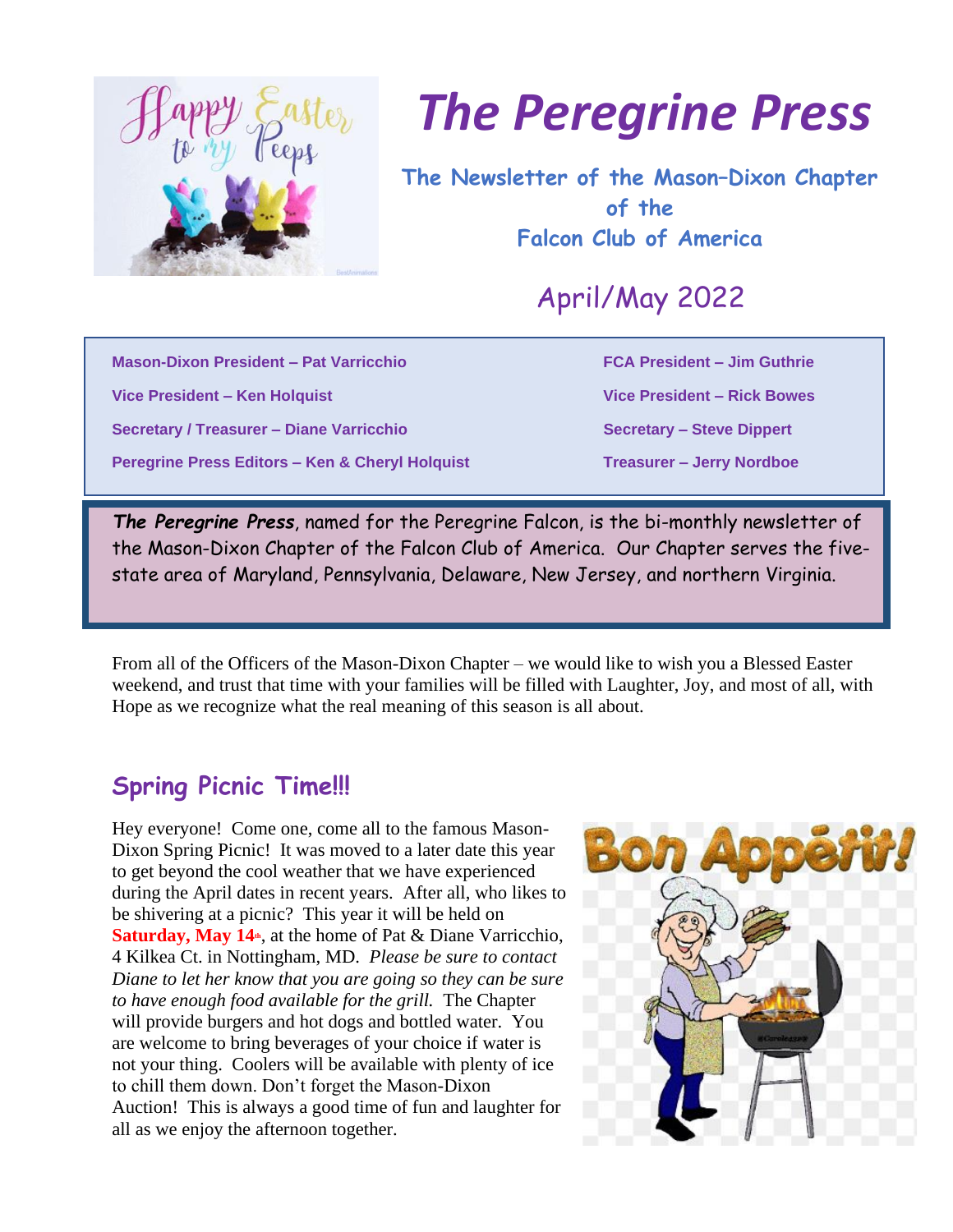## **President's Message -**

Mason/Dixon Members are invited to a cookout on May 14, 2022 at Pat and Diane Varricchio's house. The address is 4 Kilkea Ct, Nottingham, MD 21236, from 11:00 am until.

This is a very important meeting because Mike and Pilar Garrett will be discussing a migration to the 2022 FCA National in Kingsport, Tennessee. We are fortunate to have a National that is about 445 miles from us and this will be a one-day trip.

> Also, at this meeting for those who have 24F batteries, there will be a discussion of how we adapt to the new batteries that do not have a side mount.

The Chapter will provide burgers and dogs cooked by Chef Ed Sickels. You are encouraged to bring your favorite dish and your drink of choice. We will provide bottled water. We will also have Mason/Dixon Auction for those who wish to participate please bring a wrapped gift with a value around \$10.

Please contact Diane Varricchio at 410-804-8247 if you will be attending and what dish you would like to bring.

Please drive your Falcons, weather permitting, to this event.

Looking forward to seeing everyone.

Regards,

Pat Varricchio

President, Mason/Dixon Chapter







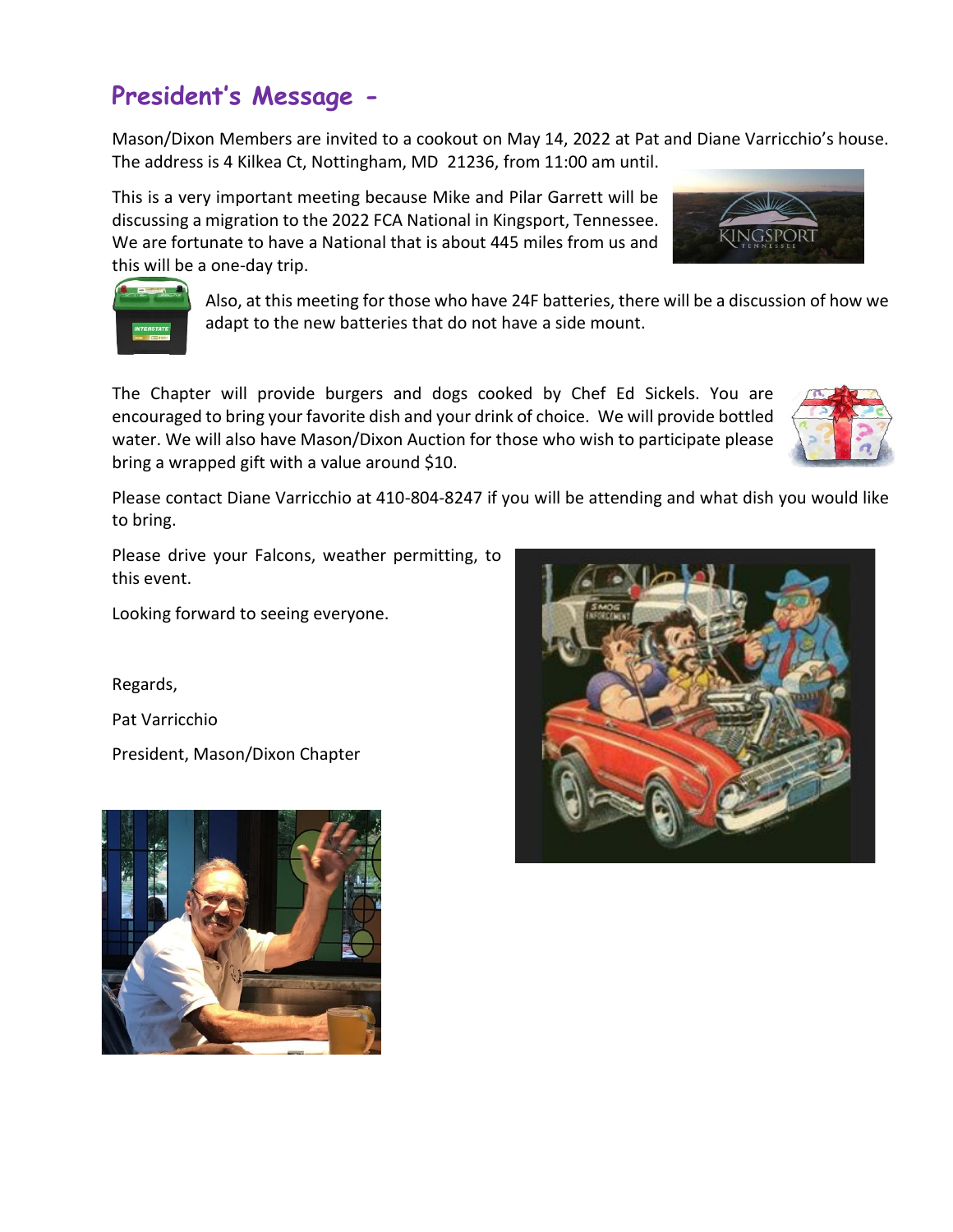# **FCA National Meet July 14-16, 2022**



Ladies and Gentlemen, pack up your gear and prep your car(s) for this year's FCA Nationals to be held at Kingsport, TN on July  $14 - 16$ . Yes, Virginia, there WILL be a Migration from the mid-Atlantic Region and it will be headed up by Mike and Pilar Garrett. Details will be announced at the Spring Picnic on May 14<sup>th</sup>, and we understand this migration is open to all in the Keystone Chapter, New England Chapter, and the Virginia Chapter. There will be join-up points along the way for FCA Members, and interested others, to connect with our group

traveling south to Kingsport. Stay tuned for more details following the Picnic on May  $14<sup>th</sup>$ ! If you are not able to attend the National, but have the time and ability to position yourself somewhere along the route, we need photographers to take pictures of the caravan from wherever you can. If you are going to the National gathering but not driving your Falcon, please consider driving ahead to position yourself on an exit ramp

or overpass to capture pictures and video of this event! Once we know the exact route and timing, we'll get it out there for all of you to know.

| <b>Details</b>                                   |
|--------------------------------------------------|
| Start:                                           |
| July.14                                          |
| End:                                             |
| <b>July 16</b>                                   |
| Cost:                                            |
| \$28                                             |
| <b>Event Category:</b>                           |
| <b>National</b>                                  |
| <b>Website:</b>                                  |
| https://falconclub.com/nationalme<br>et/register |

#### **Venue**

MeadowView Conference Resort & **Convention Center** 1901 Meadowyjew Parkway.

Kingsport,, TN, 37660 Phone:

#### $(423) 578 - 6600$

**Website:** 

https://www.marriott.com/events/s tart.mi? id=1631723222344&key=GRP